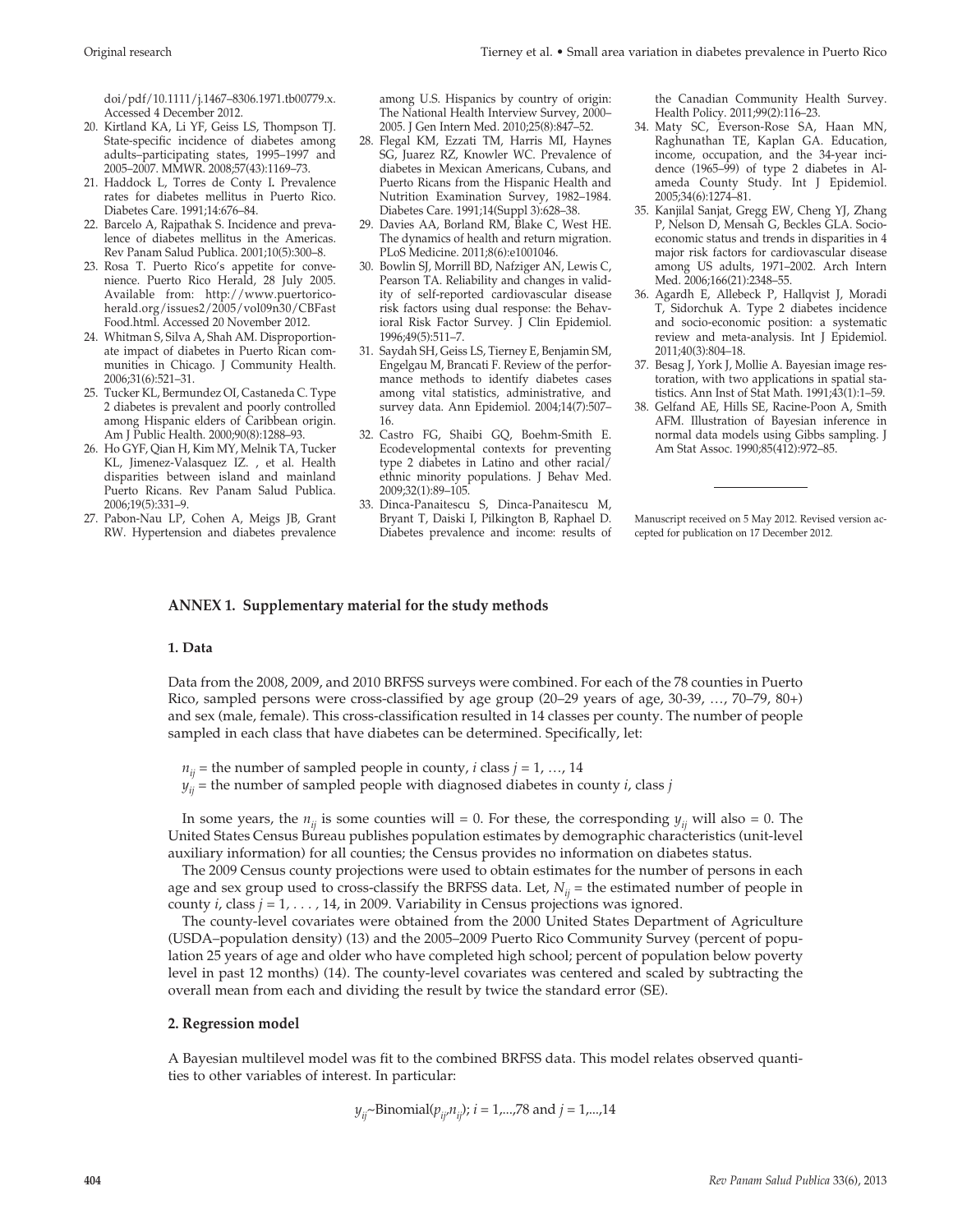where  $p_{ij}$  = the prevalence of diagnosed diabetes in county *i*, class *j*. The regression model includes the following terms:

(a) logit link function:  $\log (p_{ii}/(1-p_{ii}))$ 

- (b) a separate intercept for each class (age by sex group)  $\alpha_j$ ;  $j = 1,...,14$
- (c) effects of county-level predictors by sex  $\delta_{l,s}$ ; *l* = 1,2,3 and *s* = 1,2. Predictors include rural-urban continuum code xi1, percent of people 25 years and older who have completed high school xi2, and percent of people below poverty level in past 12 months xi3.
- (d) spatially correlated effects by county and class:  $v_{ji}$ ;  $i = 1,...,78$  and  $j = 1,...,14$
- (e) spatially unstructured effects by county and class:  $\mu_{ij}$ ;  $i = 1,...,78$  and  $j = 1,...,14$

Parameters under (b) and (c) are "fixed" effects, while (d) and (e) are random effects that borrow strength over county and class. Parameters under (d) are modeled via multivariate normal conditional autoregressive priors (of dimension 14) (37). These parameters allow spatial correlation of a county with its neighboring counties. Parameters under (e) are modeled via multivariate normal priors (of dimension 14) (38). These parameters allow for correlated effects across class without any form of spatial correlation over county. Thus, the regression model is:

$$
logit(p_{ij}) = \alpha_j + \delta_{1[j]}x_{i1} + \delta_{2[j]}x_{i2} + \delta_{3[j]}x_{i3} + v_{if} + \mu_{ij}
$$

Where [*j*]=1 if class *j* contains males and [*j*]=2 if class *j* contains females.

A basic model was considered as a benchmark to assess the study's extended model. The basic model includes fixed effects for class and a spatially-unstructured random effect for county. The basic regression model is:

$$
logit(p_{ij}) = a_j + \varepsilon_i
$$

Where  $\varepsilon$ <sub>*i*</sub> are modeled via a normal prior with mean zero.

#### **3. Estimates of diabetes prevalence**

The study's prevalence estimates of diagnosed diabetes in each county are the means of the posterior predictive distributions of the  $p_i$ 's:

$$
p_i = \frac{\sum_j p_{ij} N_{ij}}{\sum_j N_{ij}}
$$

This weighting by population totals is called poststratification and simultaneously corrects for nonresponse. Age-adjusted prevalence for county *i* is given by:

$$
\sum_k w_k \!\left[\frac{\sum\limits_{j \in \delta_k} \! p_{\bar{y}} N_{\bar{y}}}{\sum\limits_{j \in \delta_k} \! N_{\bar{y}}} \right]
$$

where *k* indexes age group; *w* is a vector of standard population weights and  $\delta_k$  contains the subset of classes belonging to age group *k*. The United States population in the year 2000 was used as the standard.

All posterior distributions were simulated in WinBUGS (17). The 2.5th and 97.5th percentiles of the posterior distributions of the  $p_i$ 's provided the 95%CI for county prevalence of diagnosed diabetes. A burn-in of 5 000 was used, and a single chain for 20 000 iterations was then monitored.

#### **4. Model comparison**

Models were compared using the criterion developed by prior researchers (15). This criterion (D) is the sum of two parts, a goodness of fit measure (G), and the expected mean-square predictive error (P). Calculating D requires replicating the entire data set for each posterior draw of the model parameters. Using these replicates the posterior predictive mean and variance for each observation were computed. G is the sum over observations of the squared difference between the data and its posterior predictive mean; P is the sum over observations of the posterior predictive variances and  $D = G + P$ . Models with smaller values of D are preferred.